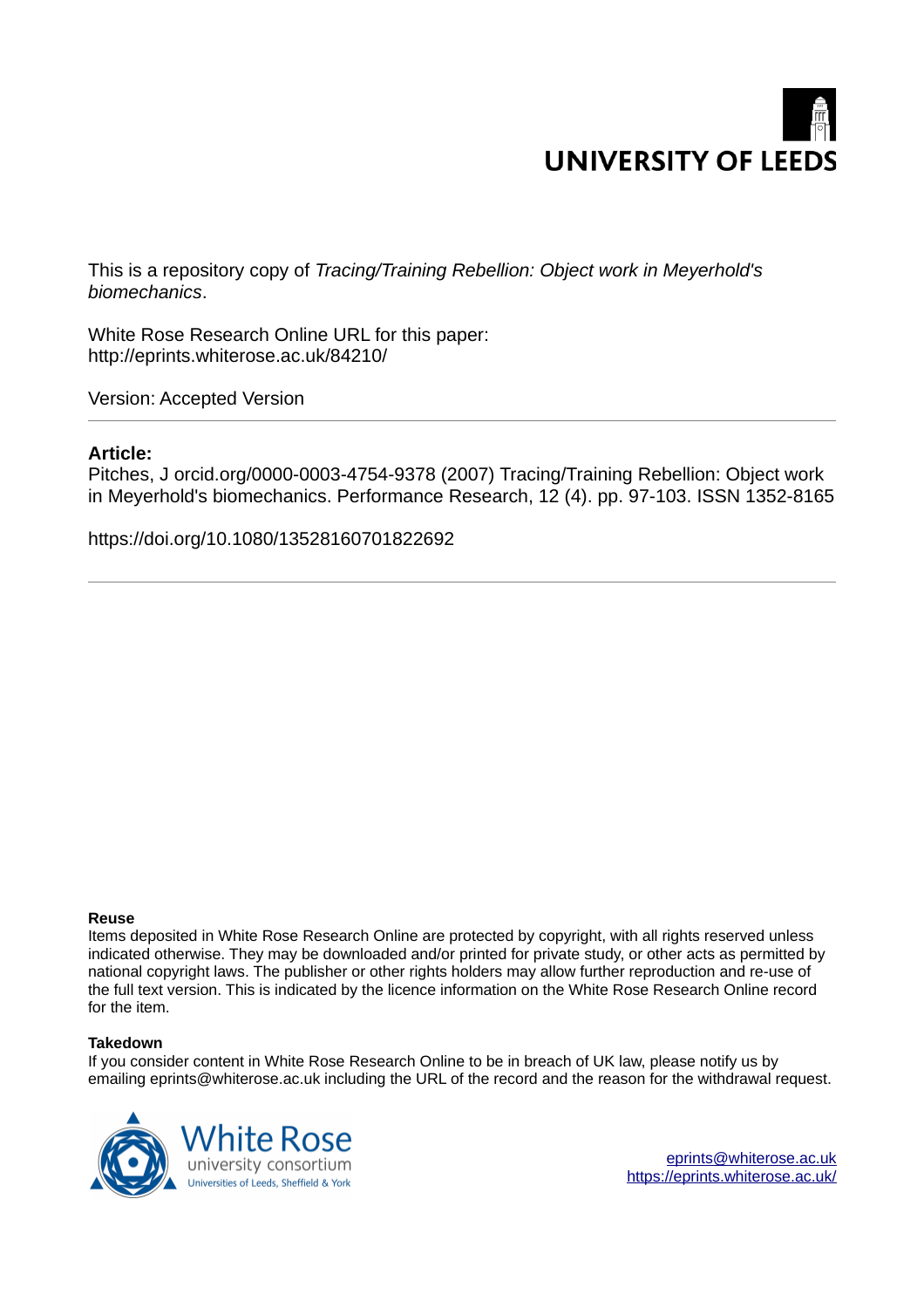## *On Objects***: Performance Research, Vol 12, No.4.**

### **Tracing/Training Rebellion: Object Work in Meyerhold's Biomechanics**

Jonathan Pitches, Professor of Theatre and Performance, School of Performance and Cultural Industries, Leeds University, UK.

# **Pre-act<sup>i</sup>**

Lying in the Russian State Archive of Literature and Arts in Moscow (RGALI) is a nine-page document entitled Programme of Biomechanics, Meyerhold Workshop (1922)*.* Though modest in size, it is an unashamedly ambitious programme, which sought to redefine acting in a post-revolutionary context and to place performer training in Russia on a par with science. 'The task of the biomechanical laboratory is to work out through experimentation a biomechanical system of acting and of actor's training' (Hoover 1974: 314), the document claims, setting out a dedicated model of Practice as Research, seventy years before the term became common place in the UK.

Meyerhold's subsection, Acting, carries the following rather opaque entry:

$$
A1 = n \nearrow^o \setminus r
$$

Where:

n = namerenie or 'intention'

o = osuschestvlenie or 'execution', 'fulfillment of intention'

r = reaktsia or 'reaction', 'return to initial position'.

(Hoover 1974: 313)<sup>ii</sup>

Eight-five years later, and in the hands of a new generation of biomechanics practitioners, the terms have changed slightly (to otkaz, posil and tochka)<sup>iii</sup> but the fundamental structure of an actor's work is still described as a three-part 'cycle' including an intention, (explicit or not), an action (the result of the intention being realized in some way) and a reaction (a momentary catching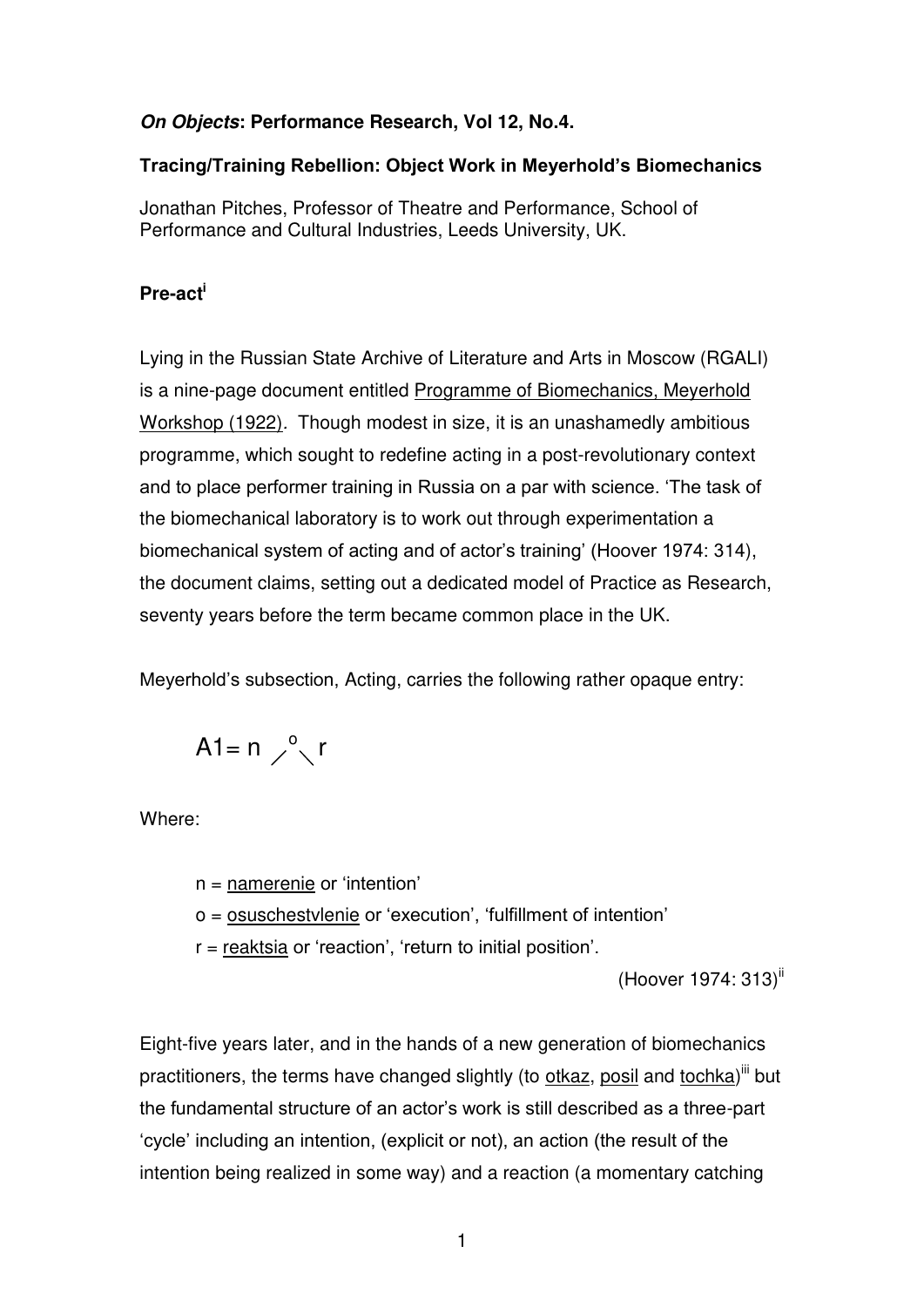of one's breath before moving on to the next cycle). In common with much of biomechanical (and Modernist) thinking, this structure operates at a number of levels – from the micro-gestural to the macro-textual – underpinning the training processes of each individual actor as well as the overarching dramaturgical choices of the director.

Though obscure and without any specific context, Meyerhold's quasi-scientific formula is crucial to an understanding of his practice in the 1920s, a practice which is so often hailed as the launch-pad of the modern era of directing and noted for the respect it gave to an audience's complex contribution to the making of meaning (Leach 2004: 99). In the documentary archive of Meyerhold's signature productions in the period, there are several remarkable evocations of the works: Nick Worrall's description of The Government Inspector (1972), Alma Law's of The Magnanimous Cuckold (1982) and of Woe to Wit (1974) and Llewellen Hedgbeth's of DE (1975). But although these documentary essays celebrate the inventiveness and dynamism of Meyerhold's vision and offer fine, scene-by-scene detail of the productions, they avoid one nagging question: how did the actors realize this vision? If the training of Meyerhold's actors was so central to his work as a director in this period, how can one trace this training back into the practice? And what is the best mechanism for doing so?

### **Tracing**

Despite it's clear associations with the movement of Constructivism, Meyerhold's production of Fernand Crommelynck's Maganimous Cuckold is often spoken of as the practical explication of the Futurists' 'rebellion of the objects'. Writing thirty years apart, Nick Worrall (1973) and Spencer Golub (2004) both highlight the director's use of stage objects as rebelling 'against their environment and their [own] fixed meanings' (Worrall 1973 [2002]: 62) and, in turn, link this iconoclasm to the immediate cultural and political climate. As part of Futurism's assault on Naturalism, objects needed to be liberated from their role as quotidian adornments of the stage and set in conscious, dynamic interplay with their surroundings. At the same time, their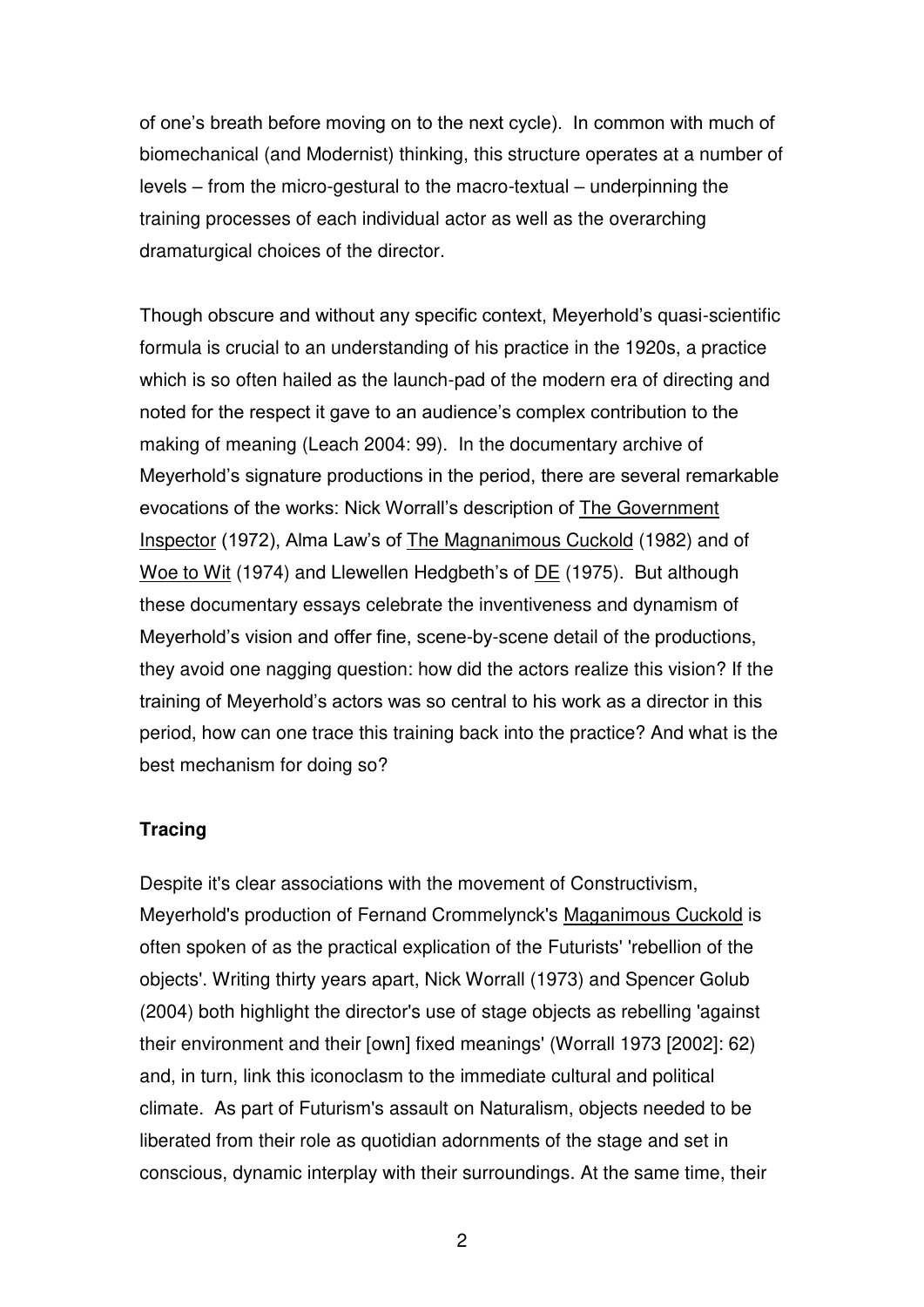denotative, first level meanings were to be destablised and allowed instead to embrace a wide range of readings, 'half way between function and symbol' (1973 [2002]: 62). For Golub, the production's aesthetic, 'echoed prerevolutionary futurism's declamatory voice, shouting: "Down with metaphysics! Down with dead stage decor"' (2004: 186). Worrall, on the other hand, sees the actors' work as a kind of 'conjuring, where objects acted in a manner which rebelled against logic' (1973 [2002]: 62). But beyond extensive descriptions of the famous stage-machine-set, designed by the Constructivist Lyubov Popova, there is no clear indication in either of these essays of how this magical manipulation was achieved.

Retaining Futurism's obsession with 'the machine', but emphasising function over symbol, Constructivism brought industrial materials and sensibilities into the cultural sphere and as such it was absolutely in tune with Meyerhold's post-revolutionary philosophy of theatre; economy of means, utilitiarianism and a celebration of productivity were shared tenets at the time. Displaying a particular sensitivity for the actor in three-dimensional space, Popova's set comprised two wooden platforms of different heights, linked together with a ramped bridge and accessed by steps on either side. There were slides, revolving doors and a set of three wheels at the back of the construction which turned at different parts of the performance, both punctuating and reacting to the emotional score of the piece. With the countless movement opportunities the set afforded the actors, Popova's design was a relative playground for the company and critics have highlighted how this child-like aspect contrasted with the dark and potentially scandalous treatment of jealousy and infidelity in Crommelynck's play.

But reading beyond the set and its fluid semiotic, the objects used in the production did not immediately conform to this idea of 'rebellion'. The main strategy for destabilising their meanings was to enlarge them and thus to defamiliarise them from their immediate context. As Alma Law relates:

Estrugo's writing equipment and the Nursemaid's dustpan and shoe polish were of deliberately exaggerated proportions…[whilst] some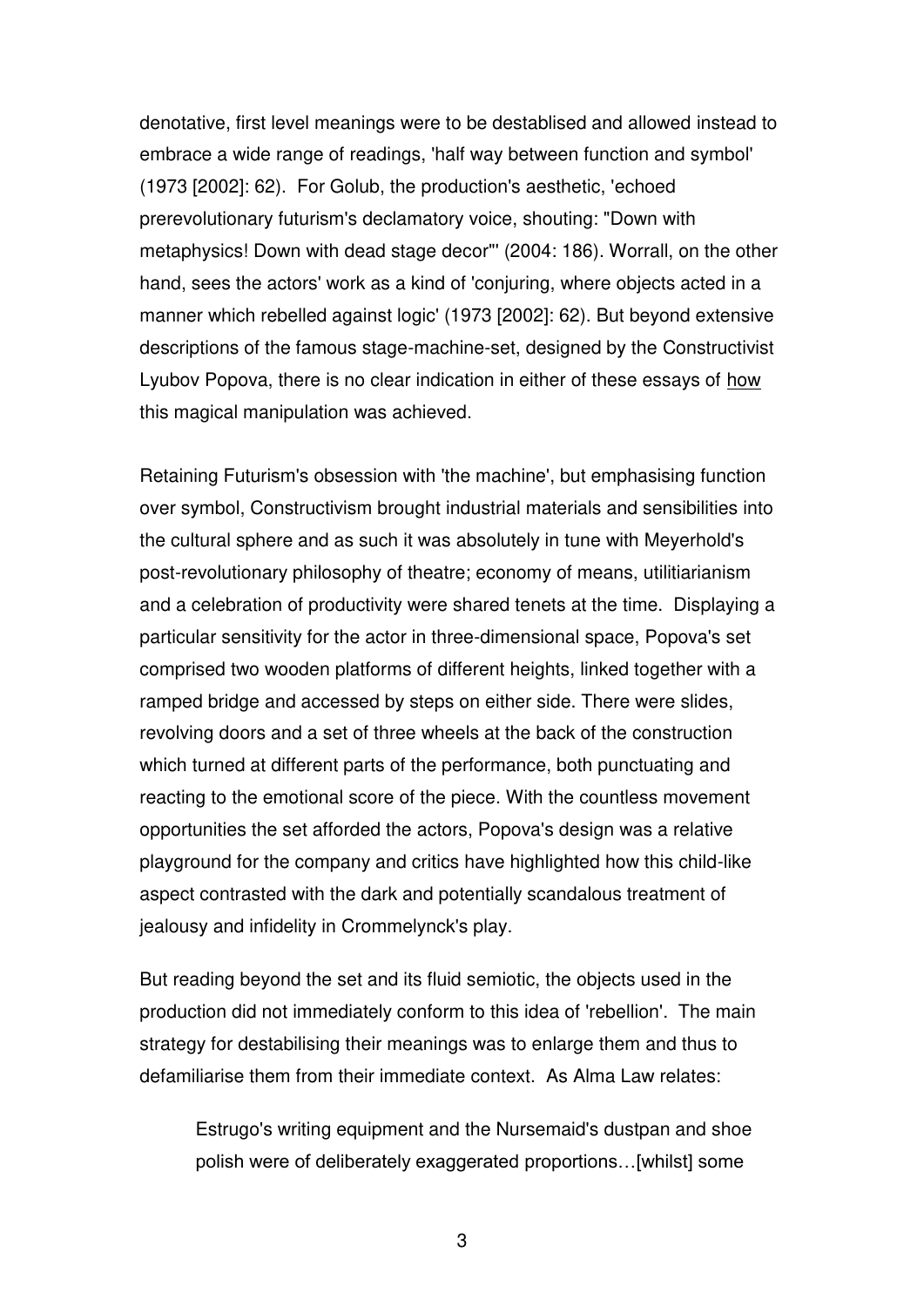objects…were simply mimed into existence as part of pantomime études.

(Law 1982: 67-9)

Whilst this enlargement of the stage properties added to a sense of grotesque exaggeration and enhanced the childlike aesthetic, it did not, of itself, constitute a liberating of the objects' potential meanings. Instead, it was the manner in which these objects were manipulated which constituted the real magic – and that, it shall be argued, related to the way the performers had been trained.

The Programme from the RGALI archive, gives an indication of what object training the company of actors working on Cuckold received. Meyerhold's curriculum for the academic year 1922-3 details sporting activities with objects ('throwing of the disc, the spear, the shot put'), biomechanical aspects of object work ('coordination with the stage space, one's partner and the stage properties') and gymnastic or circus-inspired exercises ('balancing a ball', juggling wands', 'balancing…a wand with the foot') (Hoover 1974: 311). These exercises, though differently expressed in the early days of Communist rule, had, in turn, their precursors in the studio Meyerhold ran before the Revolution in 1913 on Troitskaya street. Here, the emphasis was on commedia dell'arte, taught by his collaborator Vladimir Solovyov, but with a similar focus on acrobatics, gymnastics and stage technique. One student, Alexander Gripich, gave details of the classes:

From Solovyov's classes…we mastered the podus decaricus – the basic movements obligatory for the figures of the Italian comedy of masks….We devoted much practice to ways of walking, leaps, bows and blows with a stick and to the use of the hat, cloak, rapier, lance, lantern and other devices.

(in Moody 1978: 864)

By the academic year 1916-17, these exercises had coalesced into an ideal programme for Meyerhold's students which included as the basic course of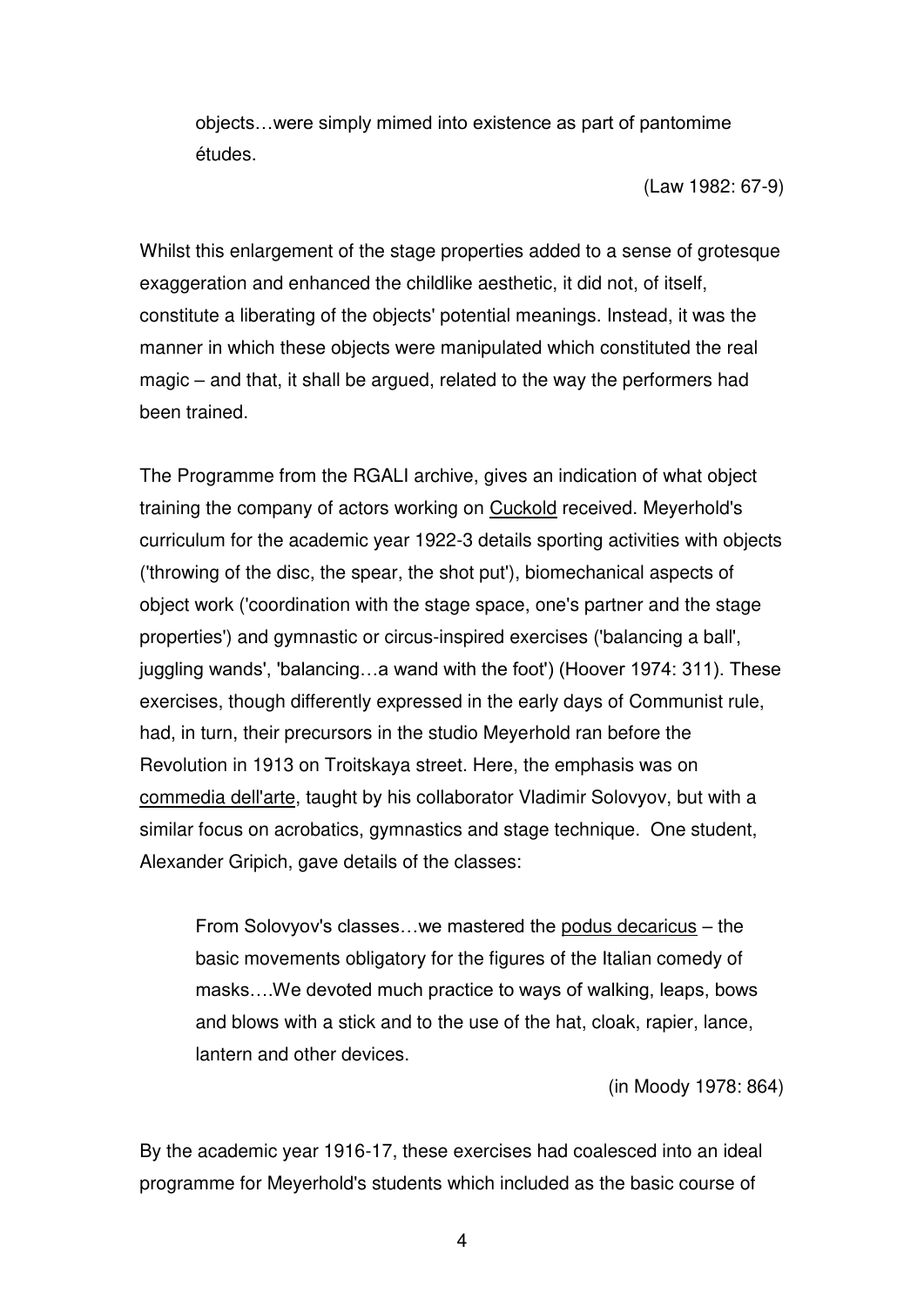study: technique of stage movement, practical study of the technical aspects of production (including hand props), basic principles of Italian comedy, traditional devices of the seventeenth and eighteenth century theatres and musical recitation in drama (Braun 1991: 153).

Part of the backdrop to the Cuckold performance, then, includes a ten year history of training led by Meyerhold and his collaborators. Common to all the techniques used by him is a fascination with popular theatre forms, improvisation, and explicit theatricality – or what he might call 'antics appropriate to the theatre'. Much of this history is well known, of course, but what is less obvious is the thread of activity here which relates to work with sticks; from the earliest experimentations in the St. Petersburg studio, to the 1922 Programme, there is the constant of the 'wand' – a term which captures accurately both the shape and form of the object and the prestidigitation needed to wield it with effect.

The stick is important for two related reasons: firstly, because it brings together a number of Meyerhold's training sources – sport (the javelin, the foil), circus (the baton, the juggling club), commedia (the slapstick), silent comedy (Chaplin's cane); and secondly because the stick constitutes a kind of ur-prop in biomechanics - it is an object which carries all the associations of those disciplines but none of the baggage, an object which speaks to the performer as much as it does to the audience, an object which, in terms of the development of biomechanics, increasingly speaks for all other objects: the prop of all props, if you will. Because of this, the use of sticks remains a central part of biomechanical training today, a technical regime which is no better illustrated than in the work of master practitioner, Alexei Levinsky (1995). Levinsky's classes are made up of three clear sections: tap dance, work with sticks and étude work, an interconnected set of exercises which moves from the the actual manipulation of objects to the imaginary wielding of absent weapons - used in four out of five of the extant études. A snapshot of these techniques is offered below as a virtual workshop (with annotations), designed to illustrate some of the unseen applications of this training legacy and to offer one possible route into Meyerhold's production work.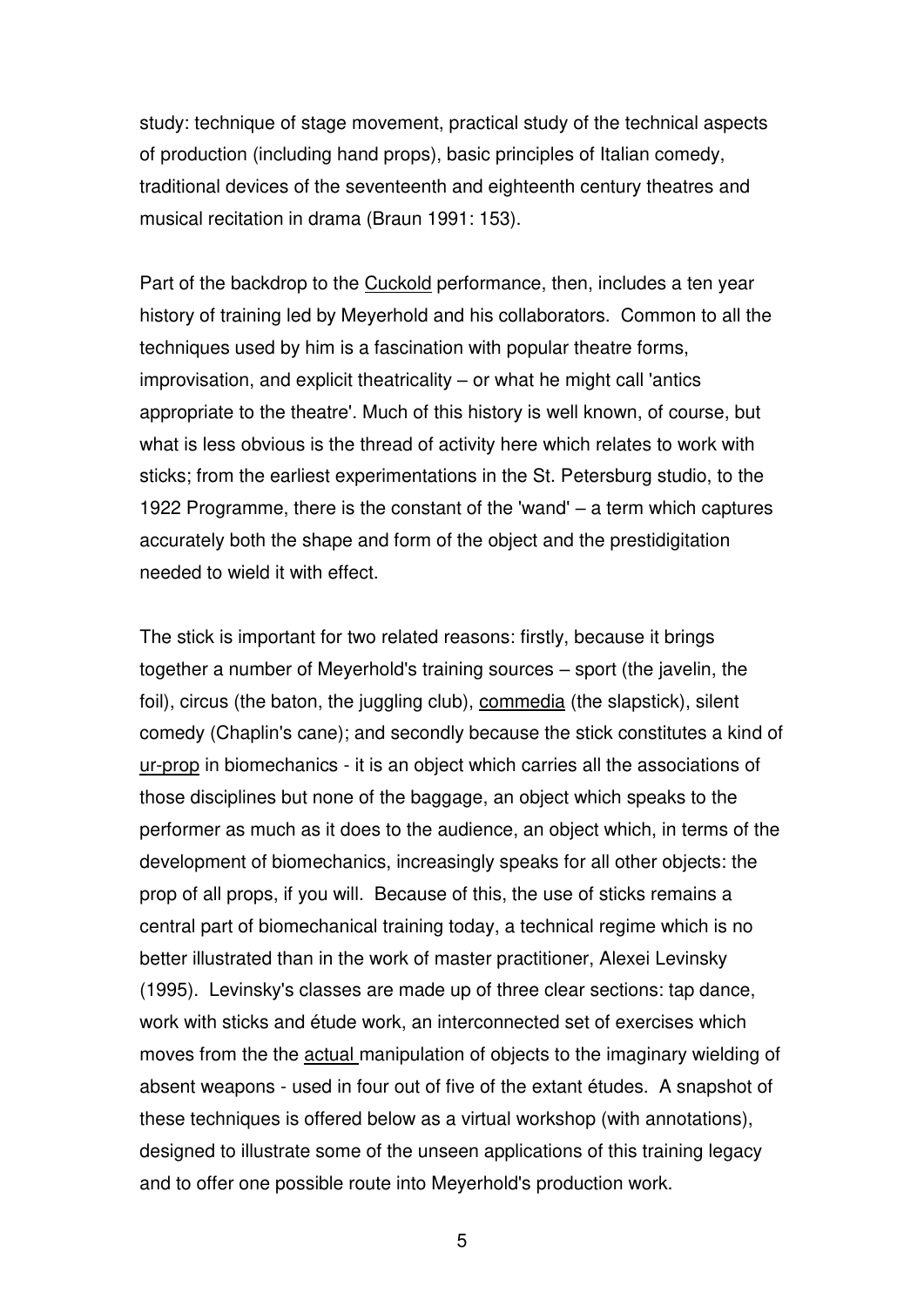### **Training**

### Exercise 1: Stick balance

Take a metre length stick of wood, of medium weight and strength. Place the stick on the palm of your right hand, keeping it flat. Make sure that your knees are soft and ready, not locked out. Let go of the stick with your left hand and begin to balance it with your right. Focus all your attention on the top of the stick. You will need at first, perhaps, to move your feet to compensate for its movements, so be led by the stick and dance in time with it. Work to bring the stick under control but enjoy also where it leads you. Don't forget that others are in the same space, trying to do the same as you. Now repeat this exercise on your left, ensuring once again that all the steps are in place: flat palm, soft knees, attention on the top of the stick.

Here, the stick is acting as an index of your own balance as a performer, it is reading you and reflecting back your centre of balance. Gradually, over days and weeks of returning to this exercise, the movement needed to keep the stick vertical is reduced and the object develops a haunting sense of stasis. This is a sign of a developing and hidden 'technique' - it can only be achieved by practising the art of balance repeatedly. The static stick conceals numerous micro-changes being performed by you in the act of balancing; like all technical studies, the virtuosity of this exercise only becomes recognisable through its absence – as a shadow behind the observable act.

Move the stick and place it on your right elbow. Once again, let go of the stick and work to keep it upright. Follow the will of the stick with compensating movements but slowly work to bring it under control. Swap elbows and repeat. Try to balance the stick on your right knee with your leg bent. Repeat with the left leg. Now move the stick to the chin, to the forehead, to both shoulders and finally to the foot, keeping it at least six inches off the floor. Note the hierarchy of challenge in this progression of balancing exercises and note also a potential tendency to rush the final stages as (perhaps) you deem them 'impossible' and therefore pointless.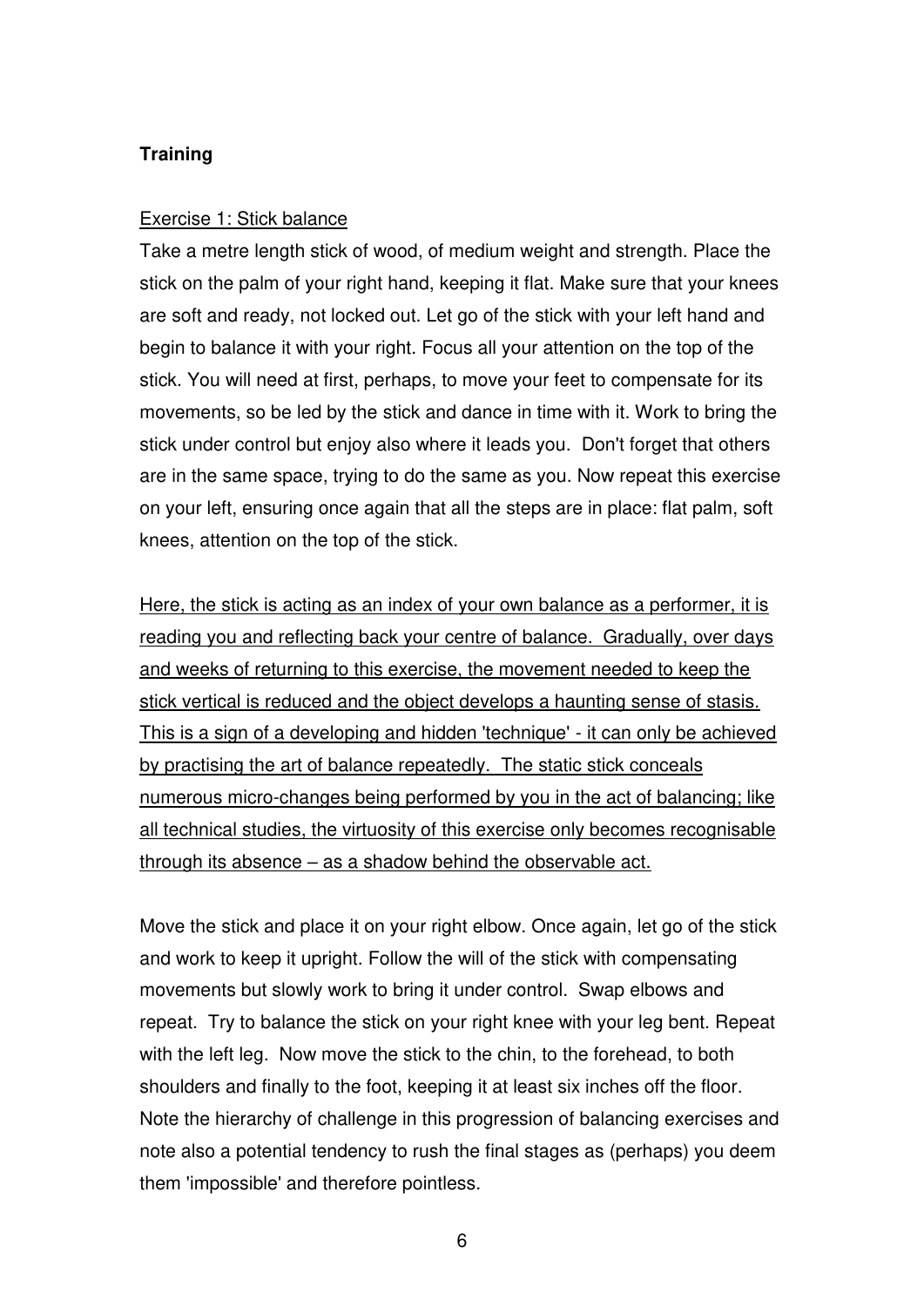Move the stick back to your right palm.

In all likelihood, the stick will appear to have changed; it can now be balanced for longer and with less movement around the room from you. By incrementally 'raising the bar' with the later balancing exercises, the first exercise has become easier to perform, irrespective of how well you might have been able to balance the stick on your shoulder or your foot. This is embodied knowledge development, analagous with the learning processes in bike riding, but intensified into a workshop experience. And, like learning to ride a bike, once the knowledge has entered the body it is never truly forgotten. The newly balanceable stick is first evidence of what Robin Nelson (2006: 113) calls: 'Practitioner Knowledge' and its related terms: **'**Tacit Knowledge, Embodied Knowledge, (Phenomenological) Experience or Knowhow', in his triangular model of PaR.<sup>iv</sup>

### Exercise 2: Stick throw

Working in a circle with a leader, experiment with throwing the stick from one hand to another. Hold the stick half way down its length and catch it in the same place. At first the stick might feel threatening – it is a hard and potentially damaging object – but as the exercise continues, the rhythm, set by the leader and followed by the whole group, will take over from the effort of throwing and lend the activity a sense of lightness, even pleasure.

Now place the stick in your left hand and throw it to the right but with a half twist. Hold it almost at the end of its length, about three inches in, and aim to catch the stick at the same point at its opposing end. When anyone drops the stick the class stops abruptly, at the insistence of the leader; you wait until each stick is retrieved and the whole class can recommence.

The responsibility for accurate throwing and catching thus becomes collective. Though simple, this is an important ensemble exercise in trust, laying the foundations for more developed and complicated work, which might (for reasons of safety) absolutely depend on common understandings, for trapeze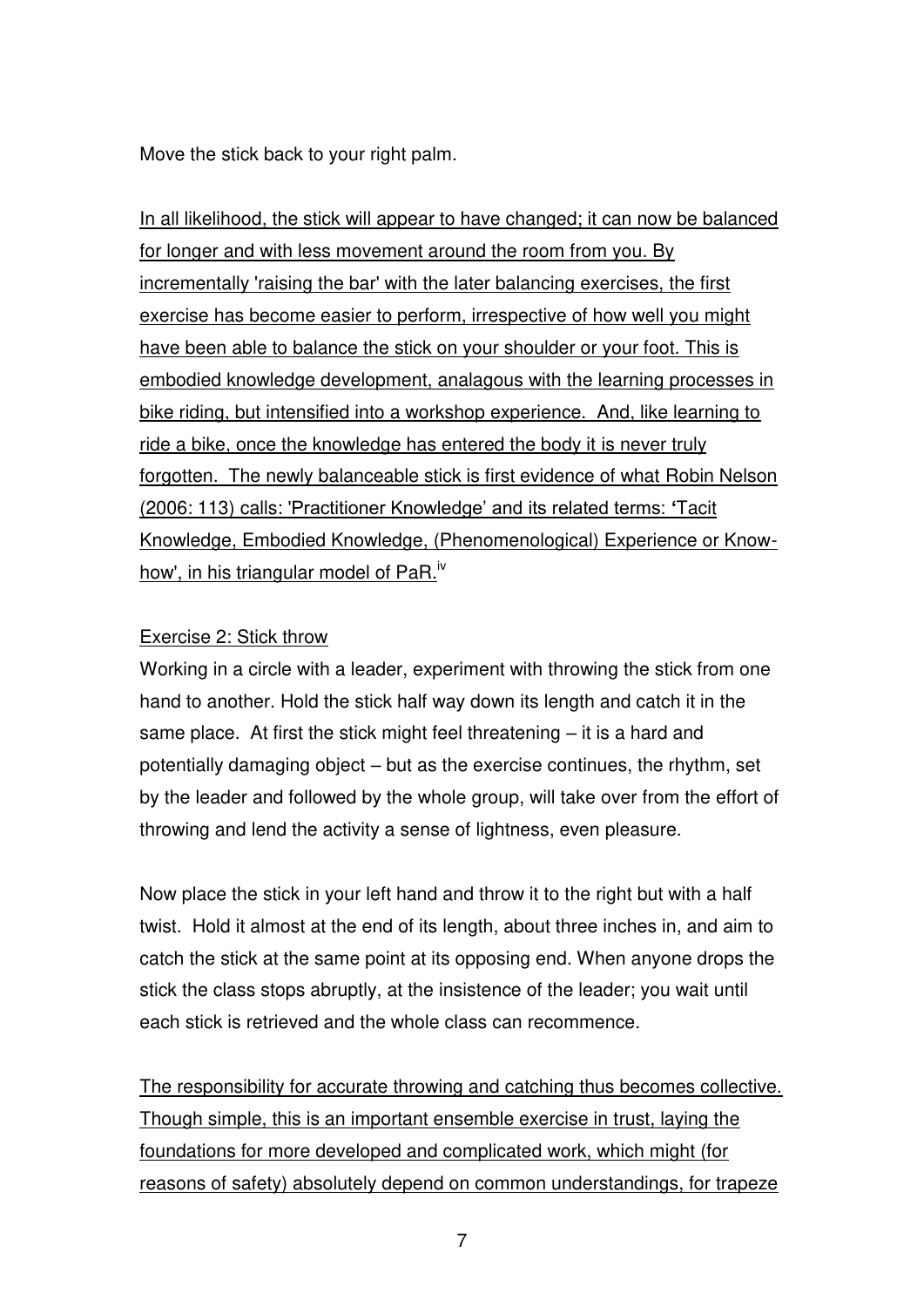artists, for instance, or tumblers. In all cases, rhythm is the defining factor, the means by which direct and unarticulated understandings are communicated. In this exercise, rhythm is directly related to the biomechanical triplet described in the 1922 Programme: Intention (prepare to throw), Execution (throw), Reaction (pause before the next throw).

### Exercise three: Extension to stick throw

Stand in pairs, facing each other about 1.5m apart and with a stick in each of your right hands. Begin to toss the sticks vertically to each other. Throw from the right and catch with the left before passing the caught stick to yourself. Repeat, sending the stick on a rectangular journey between you and your partner. Begin to absorb the collective rhythm established between the two of you, so that the sense of effort is decreased and the 'intention-executionreaction' structure is progressively located in the body not the head.

Mix up the materials in the exercise – play in different directions, with two umbrellas, small hat-stands, pass standard lamps or stools between you. Enlarge the number of participants to four, then six, then more still. Develop the exchanges into a repeatable étude with a simple scenario, and with a new consideration for an audience.

Thus the work with sticks has built from individual skills development to small ensemble improvisations and études, directed increasingly at a spectatorship. Viewed over many months, it is the kind of development Meyerhold's students underwent in the Troitskaya studio in Petersburg, culminating in the 'First Evening of Interludes, Études and Pantomimes' performed on February 12 1915:

Street Conjurers. A pantomime in the manner of a Venetian popular show of the late eighteenth century…The pantomime was performed on two levels, the proscenium and the elevated main stage. The latter was occupied by the principal conjurer, together with his assistant and his acrobat... Properties: a curtain held by proscenium servants and serving as a backcloth for the juggling scene, a mat for the acrobat; a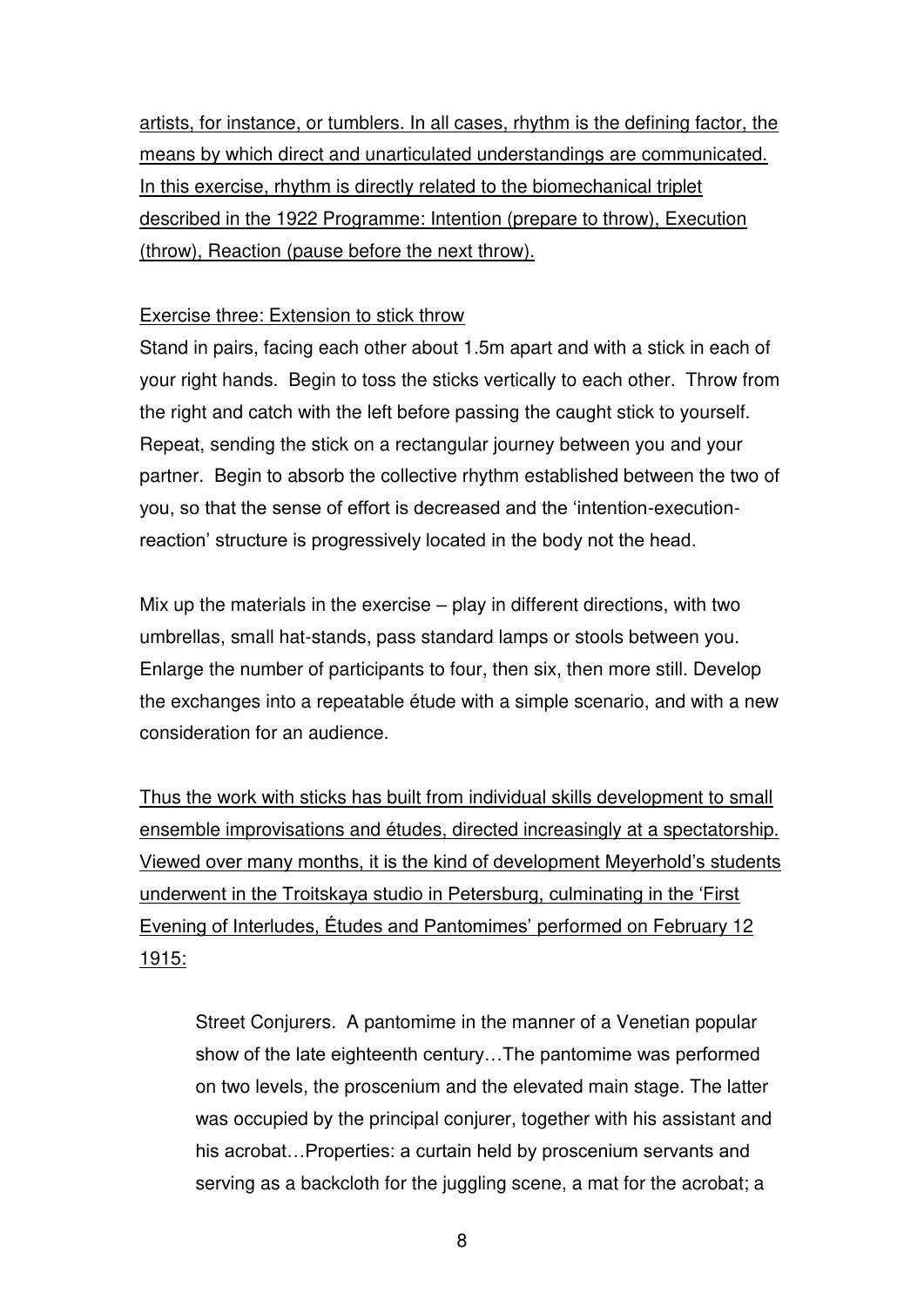basket containing the juggler's equipment: a magic wand, a flying butterfly, a golden orange, a magic veil, a collapsible stick, a tambourine, two plates, a little violin with a long bow…two rapiers, a fan, a rose…

(Braun 1991: 150)

Here, in microcosm, is the practical root of biomechanics' play with objects – partly improvised theatre based on popular theatre traditions, using a cache of emblematic props and imbued with a powerful, if ironic, sense of magic. As the work evolved to respond to the post-revolutionary environment, particularly for troupes of amateur workers contributing to Meyerhold's 'October in the Theatre', the training developed a more efficient approach, eliminating objects or props and enabling a rudimentary biomechanics to be delivered in ill-equipped or non-theatre spaces. The post-perestroika list of extant etudes, taught by pupils of Meyerhold's co-deviser, Nikolai Kustov, highlights this absence of actual objects: Throwing the Stone, Shooting the Bow, Stab to the Chest and Leap on the Chest, all tell micro-narratives of acts of aggression but these are estranged by a purposefully ironic lack of weaponry. Instead, as with the Cuckold production, the objects of the exercises are 'mimed into existence':

### Exercise four: Stab to the Chest étude

In pairs again, stand about 10m apart. One of you is 'active', the other 'passive'. The passive participant slowly yields to you as you walk towards him, offering his chest and bending backwards like a tragic limbo dancer. As the active performer, you glide sideways towards your foe, crossing one leg over the other whilst reaching for the imaginary dagger tucked into your belt. Once you have met, you embrace your partner, towering over him and supporting his back with your left forearm. At the same time, your other hand prepares to deliver a death-blow; poised momentarily above him, you abruptly stab down with your fist, letting your victim sink to the floor.

# This fragment of a pair étude illustrates how the études build on the work with wands. Firstly, it is subject to the same rhythmic underscoring as the stick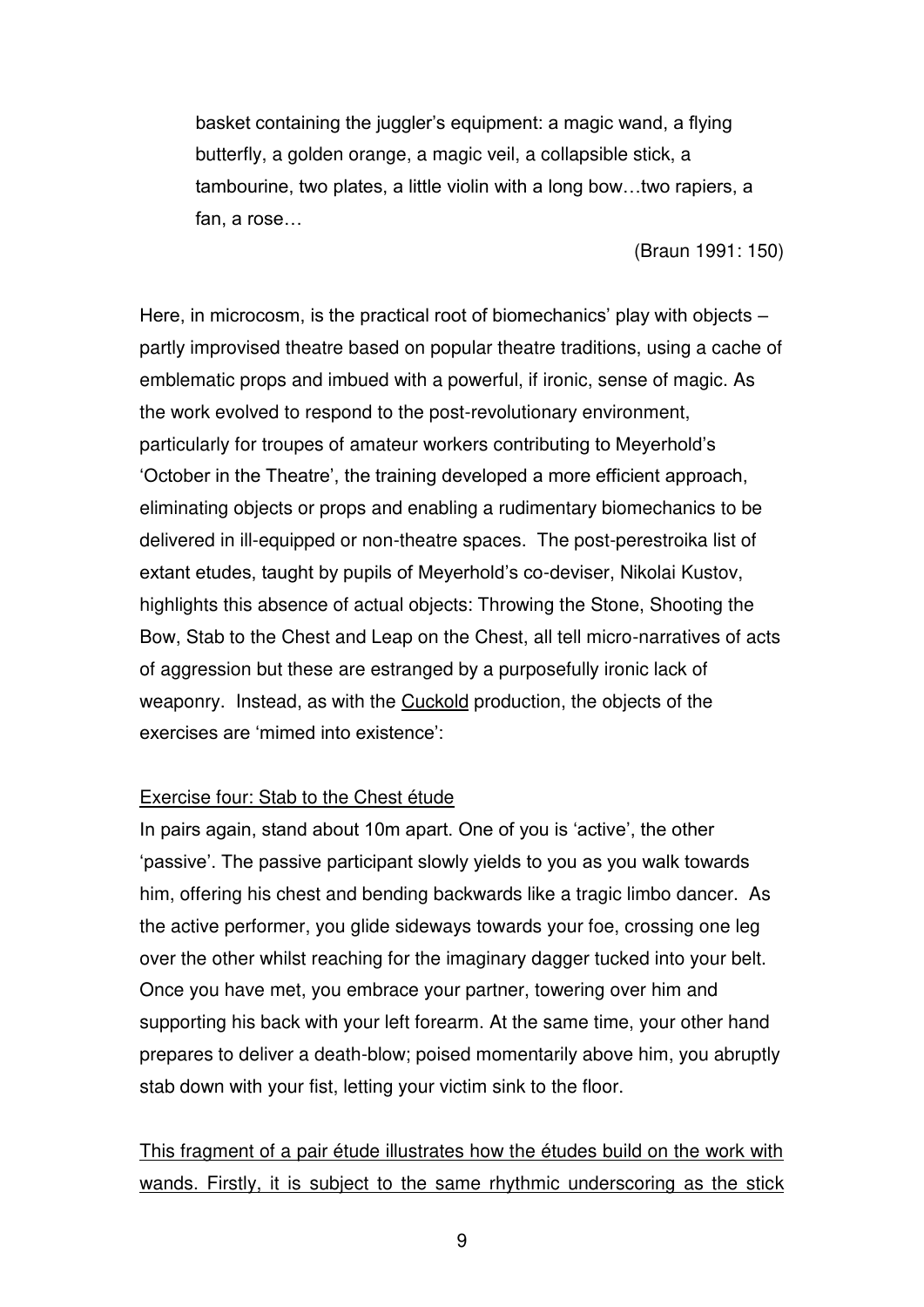work: each action is broken down into its constituent 'intention', 'execution' and 'reaction', in keeping with the 1922 programme. Indeed, the étude as a whole might also be thought of in the same terms, with the long approach as the 'namerenie', the stabbing itself, the 'osuschestvlenie' and the concluding return to normal as the 'reaktsia'. Secondly, the unspoken understanding begun in the larger class is intensified in this exercise, as each action is negotiated between the pair, in consort and in the moment. Thirdly, the dexterity with external props inculcated in the balancing and throwing exercises is now given freer rein as the task shifts to creating, not just manipulating, the object which binds the pair together.

Viewed as such, it is no coincidence that the Stab étude was devised at the same time as The Magnanimous Cuckold was staged at Meyerhold's Actor's Theatre – its variant, the Leap on the Chest was, famously, incorporated into the production, adapted from the Sicilian tragedian Giovanni di Grasso, but here imbued with a spirit of comic mayhem rather than portentous tragedy. The techniques encapsulated in these simple exercises were at their most explicit in the Cuckold production, where training processes blurred at times with performance choices. Later Meyerhold productions utilised the wand and étude work in a far more complex and sophisticated way, including the masterful manipulation of objects in the Government Inspector (1926).

One short example must suffice:

Like a time machine [the moving platforms] brought to modernity an immobile picture of a past age – its objects, mahogany furniture, porcelain, bronze, silk brocade – and the people of a bygone time…a fop, drunk à la Hoffmann, romantically thin, brings a cigar with a somnambulistic motion to his tired mouth. Pieces of heavy and juicy melon are diced into a bowl. Enchanted objects, swaying slightly, float through the hands of the hypnotized servants.

(Rudnitsky 1981: 391-2)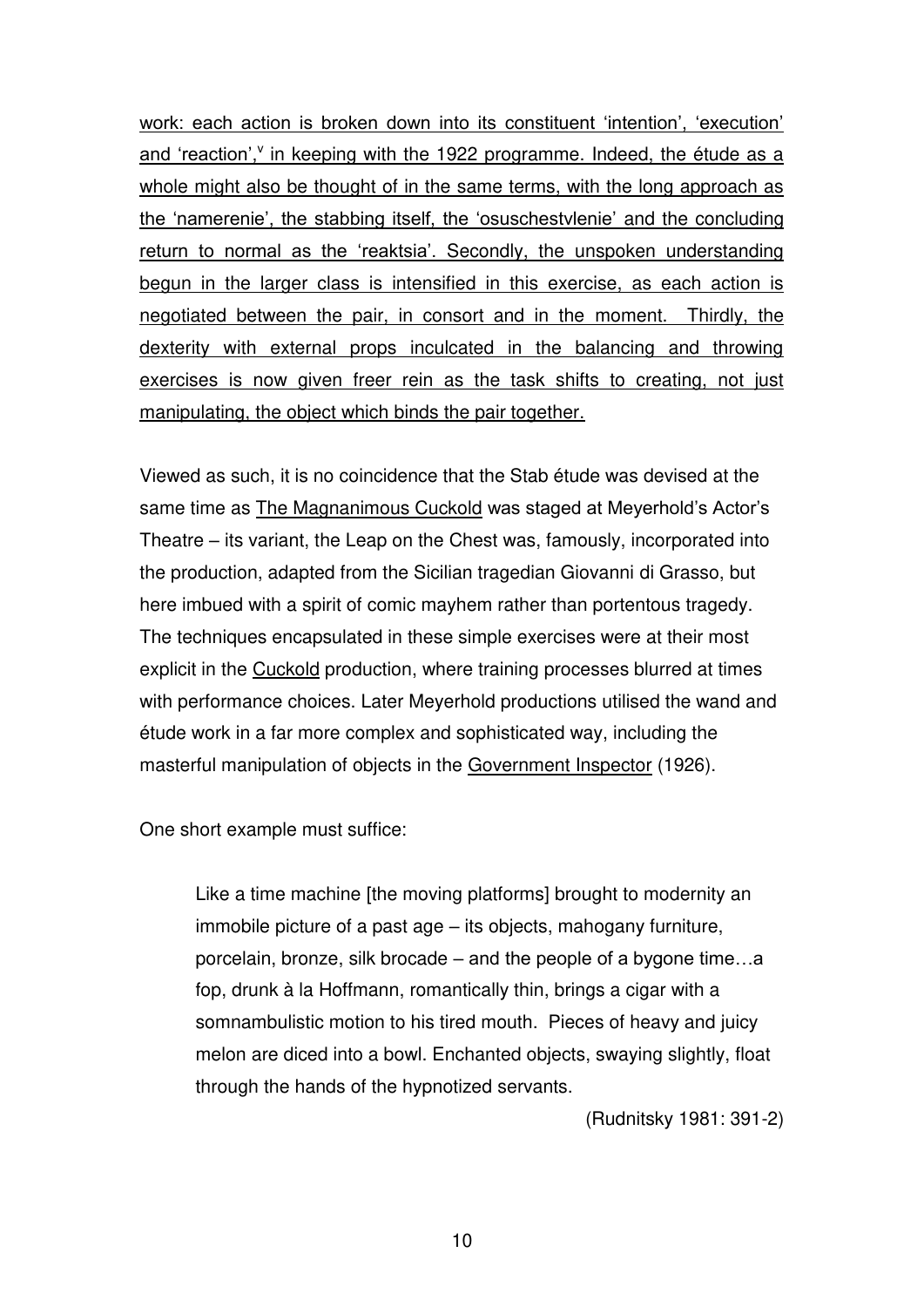Of course, Meyerhold's pursuit of a dark realism in Gogol's play was aesthetically in sharp contrast to the polysemic Cuckold: in short, his use of objects in The Government Inspector was much less stylized. But there is still an unmistakable and virtuosic fluidity to the way in which props were handled in this piece, emphasized by the dreamlike quality in many of Meyerhold's directorial choices and clearly informed by a training regime which prioritized balance, rhythm, collective understanding and material dexterity.

#### **Reaktsia – return to initial position**

Such 'enchanting' theatricality, evidenced in Meyerhold's most famous production, does not of course come from simple stick exercises or études alone, nor is the heightened expressiveness of an Ilinsky, Babanova or Zaichikov in The Magnanimous Cuckold explained away through a few juggling exercises. But the brief examination here of some of the most fundamental exercises with objects does serve to illuminate aspects of the production history which otherwise remain unspoken. Igor Ilinsky has called Cuckold 'the most significant of all [Meyerhold's] productions' because of the way it 'displayed most eloquently his system of biomechanics' (Braun 1998: 184) and yet the connection between the training and the productions remains largely implicit in the production analyses. To give one example: many of the key reviews of the production quote the critic Alexei Gvozdev and his article IlBaZai (the composite of Ilinsky, Babanova and Zaichikov). In this review Gvozdev: 'marveled at the sympathetic unity of the collective movement of the three actors, which was completely synchronized' (Worrall 2002: 69) and celebrated their 'amazing partner sense' (Rudnitsky 1981: 307). Such remarkable unity clearly builds upon a range of training techniques, including, as we have seen, the étude work; part of IlBaZai's training was also with the ur-prop of the stick or 'wand', demanding the kind of collective responsibility and rhythmic responsiveness described above. Indeed, it may not be overstating things to suggest that the polysemic quality of the objects in the early post-revolutionary work – their rebellious multivalency, described by Golub – had little to do with the design of the props themselves. In Cuckold,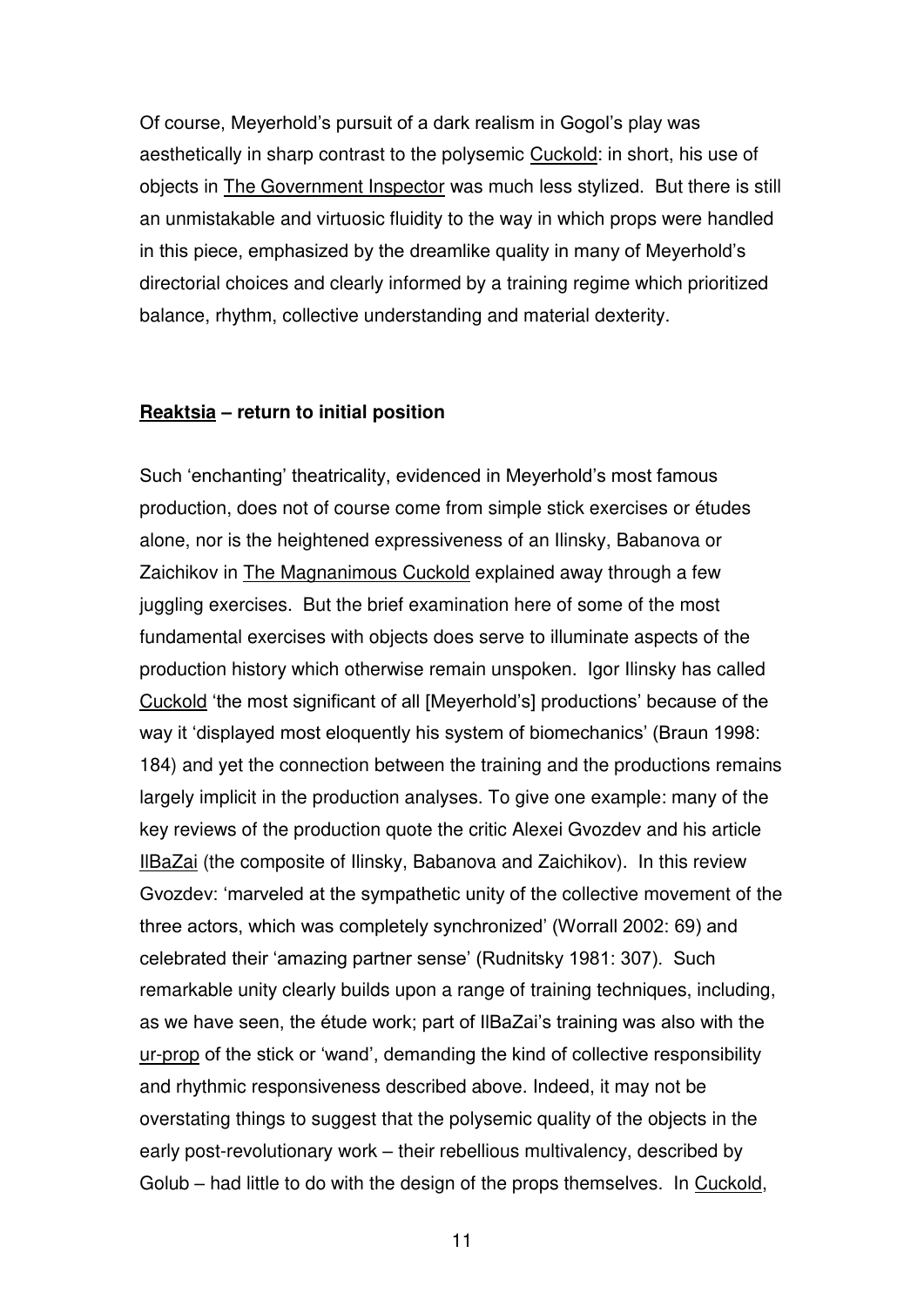as I have noted, they were simply enlarged or mimed and in Death of Tarelkin they 'functioned so capriciously that the young performers lost all confidence in them' (Braun 1998: 186), even though they had been created specially by Popova's constructivist colleague, Varvara Stepanova. The object 'conjuring', which Golub identifies arguably had more to do with the actors' hard-won skills in prop manipulation, the basis for which has been suggested here.

To return to Meyerhold's oblique algebra from 1922: how does it help us understand better the production record as it stands? At a practical level, as indicated in the Training section of this essay, the intention-execution-reaction structure underpins all the activity of the workshop - by regulating the throwing of the sticks and by shaping étude and improvisation work. But, more significantly, the tripartite formula dynamises the stage space itself. There are other articulations of this idea (Braun 1991: 198, 201), but none of them indicate the centrality of the execution (o) in the way the 1922 Programme does, held, as it is, in explicit tension between the intention (n) and reaction (r).



In placing emphasis on the execution in this way, the action itself is constantly highlighted, ironised or estranged. As the end of one cycle always presupposes the beginning of the next, the energy of a Meyerhold production is continually moving forward, inviting its spectatorship along for the ride. This bracketing of action determines a self-presentational, meta-theatrical style of performance, as well as a rigorous and carefully defined score for each of the actors. In short, it creates the space, night after night, for magic to be exercised.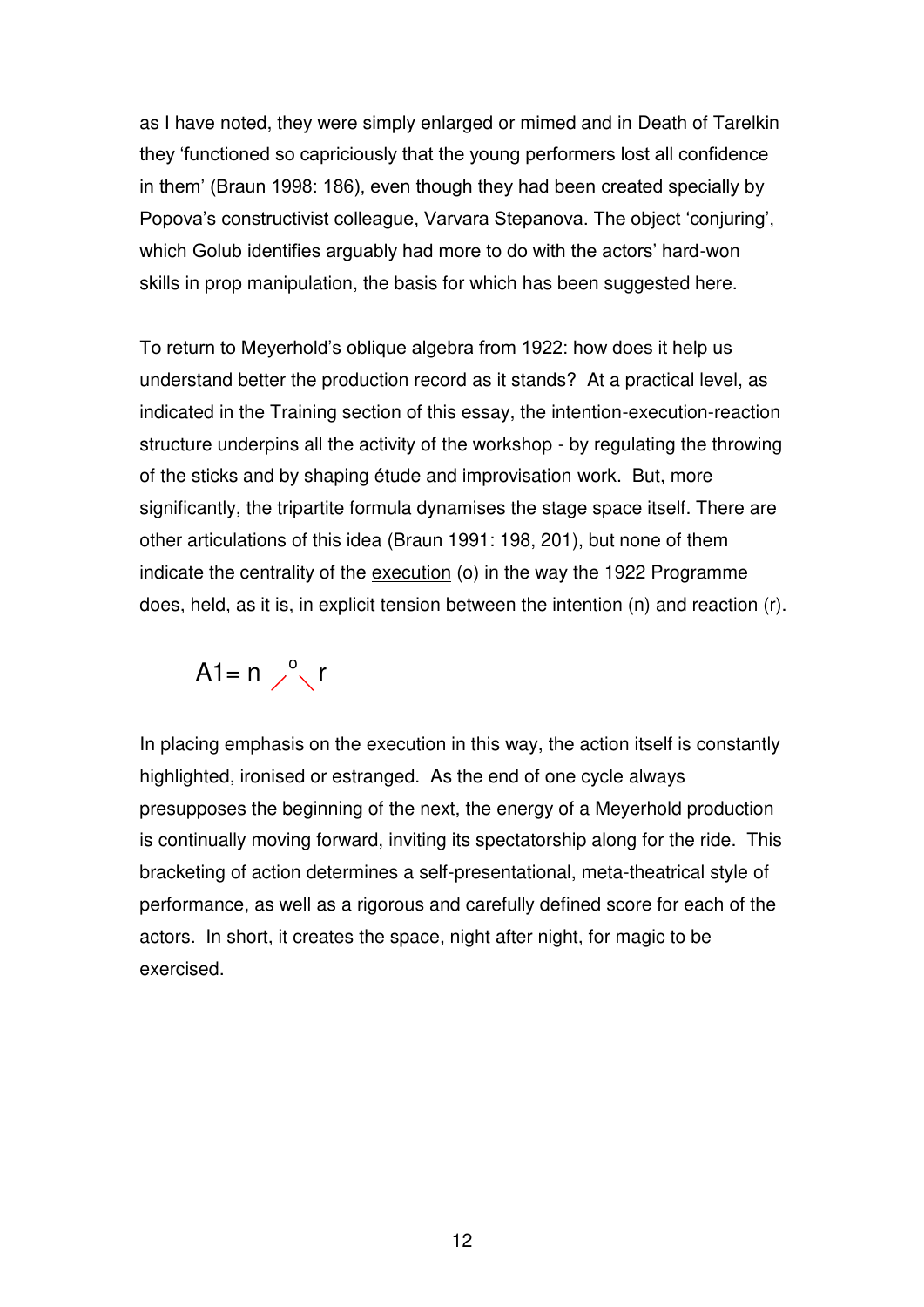### **Notes**

 i According to Meyerhold, 'pre-acting prepares the spectator's perceptions in such a way that he comprehends the scenic situation fully resolved in advance and so has no need to make any effort to grasp the underlying message of the scene' (Braun 1991: 206).

<sup>ii</sup> Unfortunately, Meyerhold offers no explanation of 'A1' in the programme, although the term is used in other documents of the period to mean the thinking half of the actor or 'the artist who conceives the idea', whilst A2 is the 'doing half' (Braun 1991: 198).

iii See Pitches (2003, chapter 4) for definitions, of the otkaz, posil and tochka.

 $\mu$ <sup>iv</sup> Nelson proposes a triumvirate of knowledges at work within Practice as Research contexts: Practitioner Knowledge in dynamic tension with Critical Reflection and Conceptual Framework.

v For visual details of this breakdown, see Bogdanov (1997).

### **References**

Bogdanov, Gennady (1997) Meyerhold's Theater and Biomechanics Berlin: Mime Centrum, (Video).

Braun, Edward (trans. and ed.) (1991) Meyerhold on Theatre London: Methuen. (1998) Meyerhold: A Revolution in the Theatre London: Methuen.

Golub, Spencer (2004) 'Clockwise-Counterclockwise (The Vowelless Revolution)' in Theatre Journal Vol.56, No.2, pp.183-204.

Hedgbeth, Llewellyn H. (1975) 'Meyerhold's ''DE''' in TDR Vol.19, No.2, pp.23-36.

Hoover, Marjorie L. (1974) Meyerhold: the Art of Conscious Theater Amherst: University of Massachusetts Press.

Law, Alma (1974) 'Meyerhold's ''Woe to Wit'' (1928)' in TDR Vol.18, No.3, pp.89-107.

 (1982) 'Meyerhold's Production of ''The Magnanimous Cuckold''' in TDR Vol.26, No.1, pp.61-86.

Leach, Robert (2004) Makers of Modern Theatre London: Routledge.

Moody, C. (1978) 'Vsevolod Meyerhold and the Commedia Dell-arte' in The Modern Language Review, Vol.73, No.4, pp.859-869.

Nelson, Robin (2006) 'A Triangular Model of PaR' in Performance Research Vol.11, No. 4.